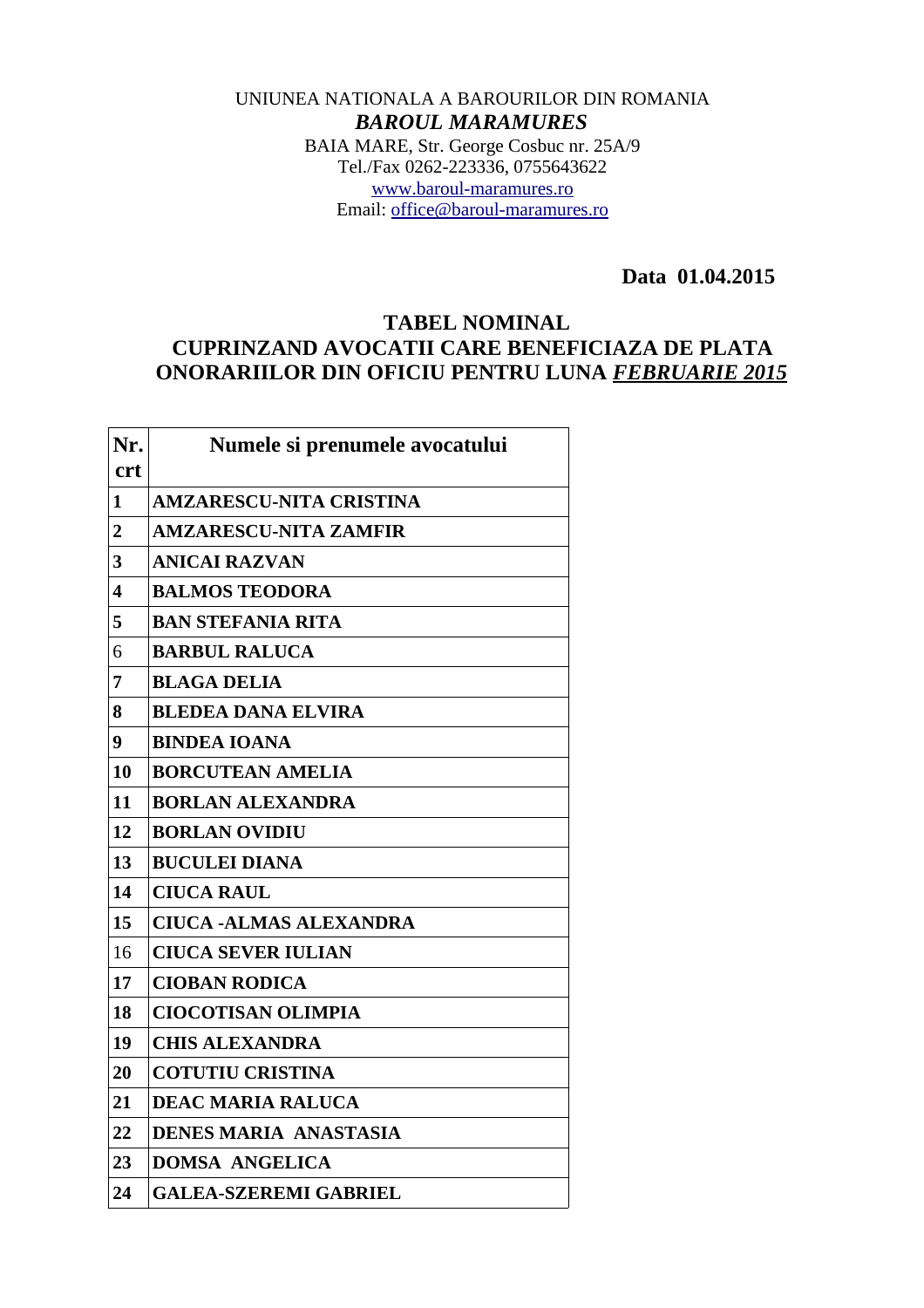| 25 | <b>GIURGIU ADRIAN</b>     |
|----|---------------------------|
| 26 | <b>GIURGIU LIANA</b>      |
| 27 | <b>GRAD OVIDIU</b>        |
| 28 | <b>GORON ANAMARIA</b>     |
| 29 | <b>GONDOR DAN</b>         |
| 30 | <b>HORGOS RAZVAN</b>      |
| 31 | <b>HOTEA NELICA</b>       |
| 32 | <b>IACOB DIANA</b>        |
| 33 | <b>IANCULUI FLORIN</b>    |
| 34 | <b>ILUTI ALINA</b>        |
| 35 | <b>INDRE TIMEA</b>        |
| 36 | <b>LEONTE CORNELIA</b>    |
| 37 | <b>LIBOTEAN IONELA</b>    |
| 38 | <b>LUPSE MARINELA</b>     |
| 39 | <b>MARIS ALEXANDRA</b>    |
| 40 | <b>MIHALI ANISOARA</b>    |
| 41 | <b>MIC SINZIANA-LUIZA</b> |
| 42 | <b>MOLDOVAN RODICA</b>    |
| 43 | <b>MOTOC ANDRADA</b>      |
| 44 | <b>NASUI RODICA</b>       |
| 45 | <b>ONA DANA</b>           |
| 46 | <b>OMOTA GEORGETA</b>     |
| 47 | PETRAN MANUELA            |
| 48 | PETROVAI GABRIEL          |
| 49 | PETROVAN CRISTINA         |
| 50 | <b>POP PETRE</b>          |
| 51 | <b>POPAN CATALIN</b>      |
| 52 | <b>RADU CORINA</b>        |
| 53 | <b>REMES ANCA</b>         |
| 54 | <b>SCIUCHIN MIHAELA</b>   |
| 55 | <b>SIMON CIAN MONICA</b>  |
| 56 | <b>SKERHAK L. DANIELA</b> |
| 57 | <b>TAMAS GEORGIANA</b>    |
| 58 | <b>TRAISZTA APOLLONIA</b> |
| 59 | <b>TOTH ILONA SONIA</b>   |
| 60 | <b>TUDORAN ROXANA</b>     |
| 61 | <b>TARANU SORIN</b>       |